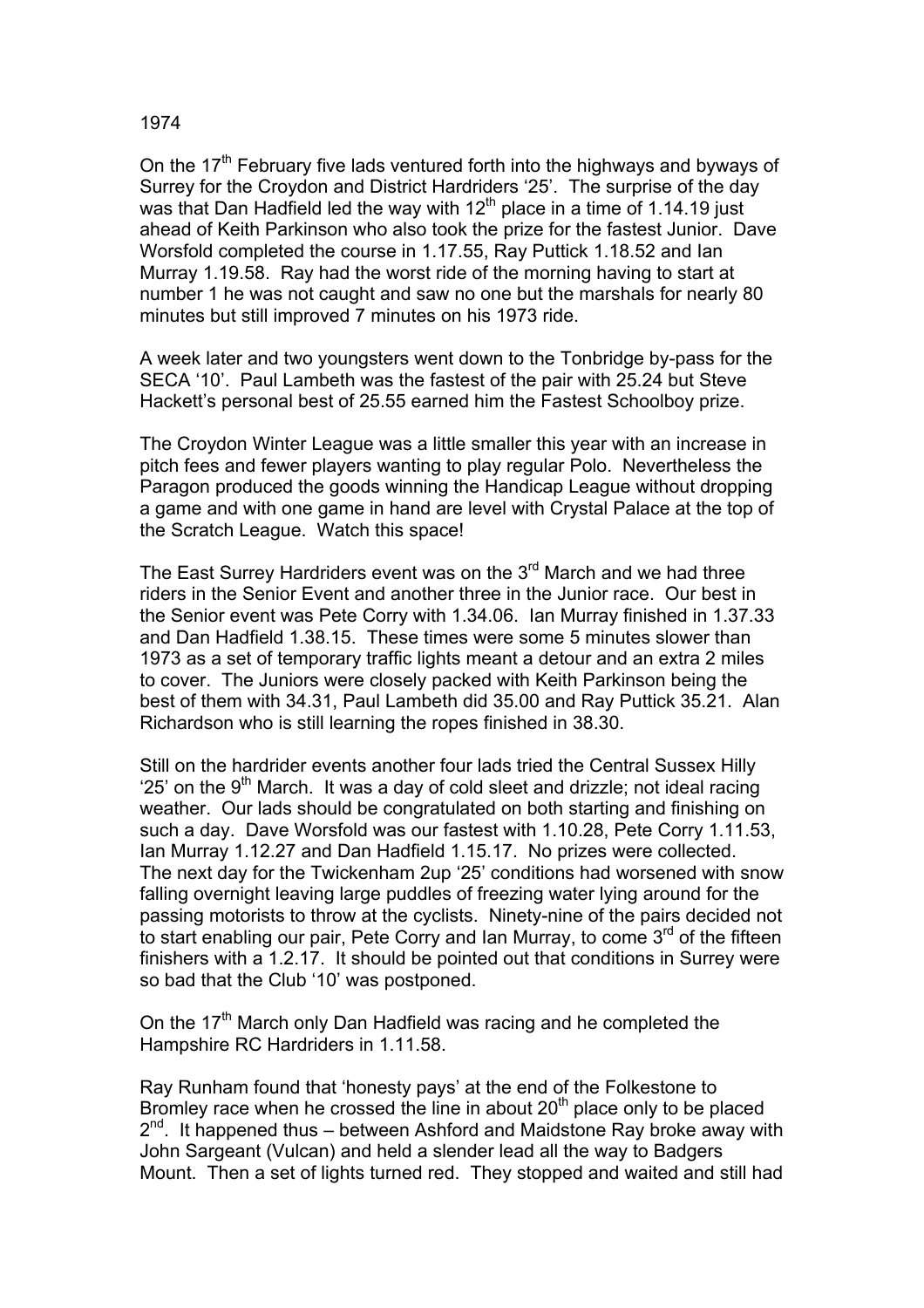some 30 seconds in hand when the lights turned green. The bunch happened upon these lights as they went from green to red but the riders swept straight through. Whilst agreeing with each other that the lights were on 'orange' it was not the opinion of the accompanying Commissaires (Referees). In the charge for the line into Orpington Ray and John were caught with John just staying near the front for  $6<sup>th</sup>$  place. However the Commissaires awarded the race to John Sargeant with Ray in  $2^{nd}$  place. Not a satisfactory end to a race but a fair decision.

The following weekend saw our club riders in three time trials. Four rode the Kentish Whs '25'. Graham Bristow was the best of them with 1.7.32 followed by Ray Puttick, with a personal best by 8 seconds of 1.7.57, then Dan Hadfield 1.8.18 and John McNee 1.10.57. Robin Buchan went down into Hampshire for his first race since last May. He took things as steady as far as Robin takes things in the Sotonia Hilly 26½ and got round in 1.11.23 but some 5 minutes slower than the winner. Ian Murray and Rowan Vacher took on the Catford Hilly 50kms and Rowan came  $2^{nd}$  with 1.15.26. Ian took 1.22.19. Dave Worsfold finished 5<sup>th</sup> in the Commencement road race at Hoo to add more 2 points towards his 1<sup>st</sup> category licence. Ray Runham collected another 2<sup>nd</sup> place in the Twickenham road race over 80 miles at Fifield. In a very fast race with 30 miles covered in the first hour, and the whole race dried and dusted in less than three, Ray was in every break. He eventual got clear with three others to sprint out the Finish. In the 3<sup>rd</sup> category event Keith Parkinson and Paul Lambeth finished in the middle of the mass sprint for the line.

The Jim Fox '25' had only 5 starters and a very cold morning. Of the five riders Rowan Vacher was far and away the best. He was timed in with a 1.1.41. Dan Hadfield was  $2^{nd}$  in 1.6.57 and John McNee  $3^{rd}$  in 1.7.54.

Saturday  $6<sup>th</sup>$  April saw our first Team race of the season when five members took part in the Morden Hilly event over the Ashdown Forest. Robin Buchan was our best in 59.41 with Dave Worsfold on 1.1.22, Ian Murray, 1.4.15, Dan Hadfield 1.5.11 and John McNee 1.7.18. The first three gentlemen won the Team race. Rowan Vacher and Graham Bristow preferred a shorter, flatter, race and they opted for the Southborough and District '10'. Rowan finished in 24.11 and Graham 26.24.

On Sunday these two rode the Delta RC '25' and this time Rowan was  $3<sup>rd</sup>$  with a 1.1.40. Graham finished in 1.8.57. Robin Buchan finished the South Bucks Hilly '25' in 1.9.28 but was some 4' slower than the winner.

Ray Runham had probably the finest win of his career when he took the Croydon Advertiser road race at the Crystal Palace. He broke away with 25 laps to go and held on to win by 1'25 from Dave Pitman (Lewisham). In the Surrey Road event for 3<sup>rd</sup> category and junior riders at Ottershaw Paul Lambeth came  $3^{rd}$ , Keith Parkinson  $8^{th}$ , Ray Puttick 19<sup>th</sup> after 36 miles

Good Friday fell on the 12<sup>th</sup> April and we had four starters in the Crawley Whs '25'. While not achieving the main headlines there was some successes. Ian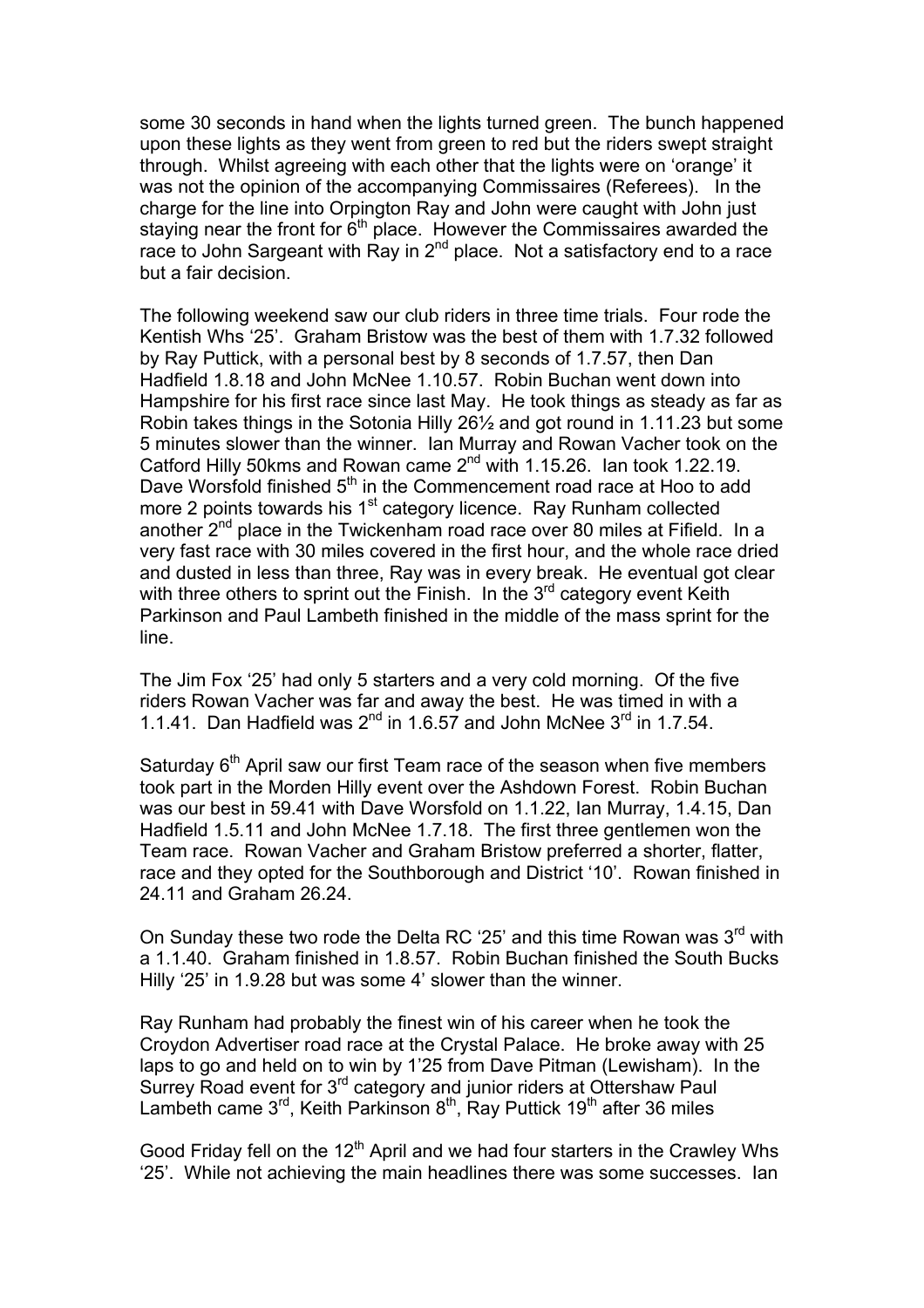Murray was our best man in 1.2.49. Ray Puttick came in with a personal best time by nearly 4 minutes of 1.4.04 and Keith Parkinson followed suit with another of 1.6.15. John McNee completed the course in 1.7.43.

Easter Sunday is the time of the Charlotteville '50' and it was Rowan Vacher's time to have a go at it. He finished in 2.5.02 for  $10<sup>th</sup>$  place on not a good morning. On the Monday Steve Hackett recorded 27.32 in the Gemini BC '10' and Ray Puttck and Graham Bristow finished the Bec '25'. Ray finished with a 1.5.29 and Graham with 1.5.16.

After his win in the Advertiser road race Ray Runham had high hopes of another win in the Bill Cox 2-day race. He won the opening stage by 2 minutes and came  $2<sup>nd</sup>$  in the Monday morning time trial. However in the afternoon stage around Frant he spent too much effort chasing down attacks and missed the vital break. Of course no one would help (tactics you know!) so he lost some 3 minutes that relegated Ray to  $5<sup>th</sup>$  overall. Pete Corry also rode getting 12<sup>th</sup> on Stage 1 and 10<sup>th</sup> on Stage 3 to finish in 12<sup>th</sup> place.

On the following Saturday in the Addiscombe '10' Rowan Vacher was just 43" behind the winner with his 22.43. A win for Peter Corry in the Glendene Middlemarkers '25' was the good news for the  $21<sup>st</sup>$  April. His wining time was 1.1.47. Rowan Vacher was  $2^{nd}$  in the SCCU '25' with a 59.53. This time he was 38 seconds too slow! Ian Murray was our other rider with 1.2.31. Dan Hadfield went out Theale way to ride the Bath Road Hilly '50' and took 2.20.35 to cover the distance – an almost identical time to the one he did 9 years ago on his last attempt at this event. Andy Murray started his season with a 1.4.00 in the De Laune '25' being fastest of the Paragon contingent. Ray Puttick went back to a 1.7.04, Steve Hackett did 1.8.50, a 2-minute improvement, Jack Platts clocked 1.13.01 and Gordon Davies toured round in 1.22.44. Ray Runham and Robin Buchan went north of the River to Princes Risborough for the Lester Young road race. This race was over 8 laps of 10 miles and to add some flavour had a mile long climb with stretches of 1 in 6 in it. Strange to relate the field broke into small pieces. Ray kept close to the action crossing the line in  $5<sup>th</sup>$  place. Robin was detached towards the back end of the race so continued to ride round for training but still finished in  $7<sup>th</sup>$ place albeit some 12 minutes behind the winner.

The Dave London '30' on the  $28<sup>th</sup>$  April was a close run event. Andy Murray, 1.21.03, beat brother Ian, 1.21.40, and Dan Hadfield, 1.22.06. Dan actually collected the 'Pot' with best on Handicap. Pete Corry looked good for fastest time but went off course at one of the many roundabouts. Ray Runham went west of Guildford for the Festival 'Camel Filters' road race over 90 miles of the Cutmill circuit. As per usual Ray broke away early on. This time he went with Bob Porter (Hounslow). They stayed away for nearly 70 miles before being caught by a chasing group consisting of Jeff Marshall and Martyn Roach (Hounslow) and John Sargeant (Vulcan). Roach went on to win with Ray finishing 4<sup>th</sup> behind Marshall and Sargeant. Dave Worsfold also finished but no placing has been recorded. He was at one time part of the chasing group.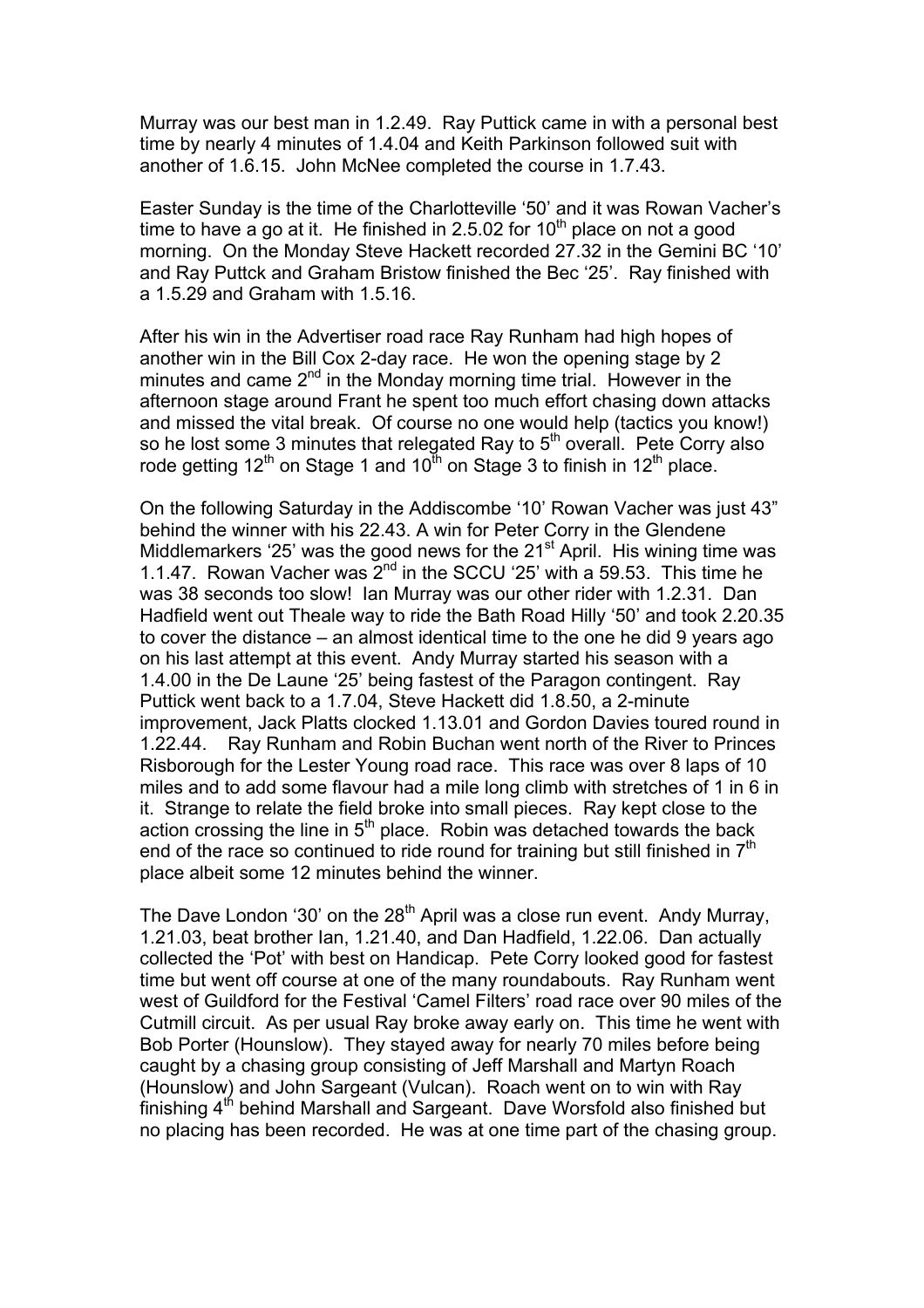Two teams went down South for the Brighton Excelsior 2up. Pete Corry and Ian Murray finished in 1.1.51 and Graham Bristow and Terry Slattery took 1.4.32. Pete Ansell did 1.2.11 in the 34<sup>th</sup> Nomads '25' but Rowan Vacher was even faster with a 59.29. Dan Handfield rode the Tooting Hilly '42' and his 1.51.47 enabled him to collect First Handicap Award. Rowan Vacher came  $4<sup>th</sup>$  in the 34<sup>th</sup> Nomads '25' with a 59.29 with Pete Ansell also finishing but in 1.2.11.

Those riding the SW London and Surrey road race Championships did not have a good day. The Senior and Junior events were being held on the rather difficult Woldingham Circuit with its 1½-mile of climb every lap. Ray Runham took off with Ted Boorman (Croydon RC) but had nothing left when caught by the remnants of the bunch. Both Robin Buchan and Dave Worsfold had also given the course best by then. In the Junior Championship Keith Parkinson came  $5<sup>th</sup>$  and Paul Lambeth  $7<sup>th</sup>$ .

The 11<sup>th</sup> May was a good day for the Paragon. Ray Runham won the SECA '25' with a 58.03. Rowan Vacher followed him with a 59.32 but with only Graham Bristow of our other four riders managing to record a time his 1.6.06 was not quick enough for the Team race. Dan Hadfield was the only finisher in the Club '50'. His 2.14.21, therefore, took first prize but more significantly it was an 11-minute improvement on his ride in 1973. Graham Bristow collected a 3rd place in the Track League Promotion at Herne Hill.

Ray Runham qualified for the Quarter Finals of the London Region 4000m Individual Pursuit with a 4.36.2 ride. He then teamed up with Rowan Vacher, Pete Corry and Pete Ansell to ride the 4000m Team Pursuit Qualifying round. Their time of 5.11.7 was good enough to put them through. Not content with that Ray then had to ride his Quarter-final Individual. He did that well and won. He had then to face Tony James (De Laune) in the Semi final.

Bob Giles, Ray Puttick and Paul Lambeth finished in the bunch at Ellens Green. This was the pre-cursor to the Fred Cowley Senior road race in which we had messrs Buchan, Runham and Ansell entered. Constructor's lights on the course did not make conditions conducive to fast racing and with one lap to go Robin Buchan said 'enough is enough' and pulled into the changing rooms. Runham and Ansell continued to the finish but we do not have their placings on record. In the Bath Road Club  $2^{nd}$  and  $3^{rd}$  category road race at Seder Green Dave Worsfold came  $4<sup>th</sup>$ , Pete Corry  $8<sup>th</sup>$  and Ian Murray 12<sup>th</sup>.

The Club's Evening Meeting at Crystal Palace was on the  $14<sup>th</sup>$  May. The Senior event was won by Alan Upcraft (Colchester) with John Nicholson (Australia) in  $2^{nd}$  place. Barry O'Leary (Clayhall) came  $3^{rd}$ . G Read (Old Kent) won the Schoolboy race from M Tonks  $(34<sup>th</sup>$  Nomads) and S Pearce (Old Kent).

Graham Bristow came  $5<sup>th</sup>$  in the Upton Manor road race at Ugley and was very pleased with the tubular he won for that placing.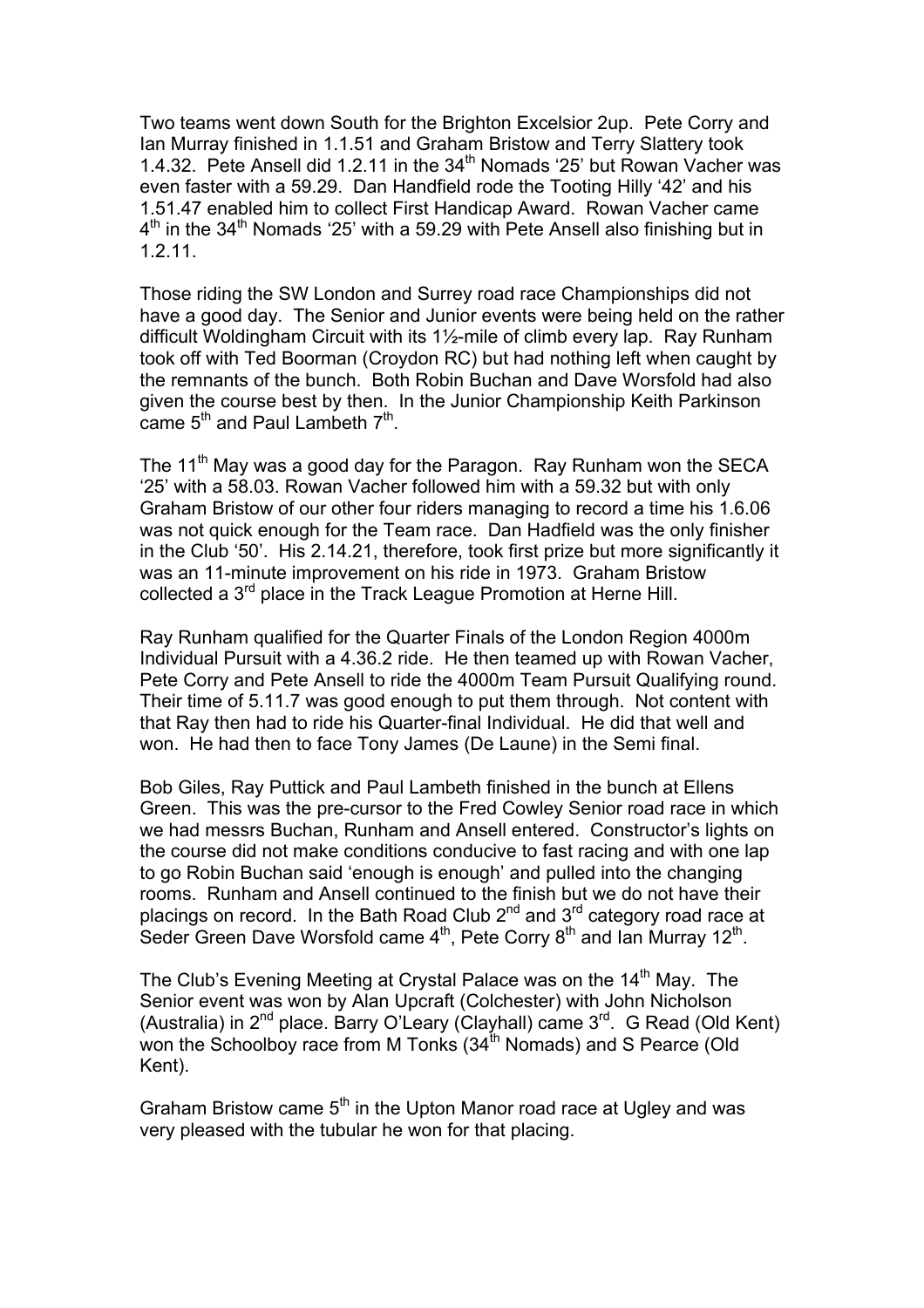Another good day on the 19<sup>th</sup> May as Robin Buchan showed a return to real top class form when he came  $2<sup>nd</sup>$  in the Redmon Hilly '73' with an excellent 2.59.37. With backing from Ian Murray, 3.16.03, and Dan Hadfield 3.20.53 the Paragon won the Team race. Dan Hadfield's time was 5 minutes faster than his 1973 effort whilst Ian's was 3 seconds slower! Robin was uncertain whether to be pleased or not with his additional prize for fastest veteran! Anno Domini catches us all in the end. However it did Ian Murray no harm as the following week he produced a 59.43 in the Atherstone '25'.

May 22<sup>nd</sup> was the Champagne Meeting and our Guest of Honour was Mary Peters, the Olympic Gold Medallist in the Pentathlon. Pete Corry won his heat of the 500m handicap and later came 3<sup>rd</sup> in the Final behind Keith Penfold (Festival) and Maurice Burton (VC Londres). Carol Barton beat Denise Burton and Beryl Burton in the Ladies Omnium. John Almond (Boston) won the Old Ordinary 1 mile race. The 10 minutes Pursuit developed into a 2-horse race between Dave Holliday (Gordano Valley) and Alf Engers (Archer) with Alf just shading it at the end with 4 miles 946 yards to Holliday's 941 yards. R Ward (Birmingham) was 3<sup>rd</sup> with 4 miles 901 yards.

The Unknown Distance race came next in the Programme and was won by a crafty Aussie John Nicholson from Steve Heffernan and J Platten. Then the Tandem was brought out for Ernie Crutchlow and Geoff Cooke to attack some National records but the wind in the back straight was just too strong and they failed both by 0.6 of a second. Then came the race everyone was waiting for – the Moet & Chandon 10 miles.

At half distance a break formed consisting of Ray Runham, Steve Heffernan, Rick Evans, Maurice Burton, Len Double and Tim Evans. Once they drew away from the bunch they really started to work well together until with three laps to go they were on the tail of the bunch. It was then that Steve Heffernan unleashed his full power. He went straight through the lapped field with no one capable of staying with him. The others fought their way through but were hindered by lapped riders trying to get a tow. In the end Heffernan was a clear winner with Rick Evans  $(34^{th}$  Nomads) crossing the line in  $2^{nd}$  place and Maurice Burton in 3<sup>rd</sup> place. Everyone had a great evening's sport.

Rowan Vacher did a 58.39 in the Viking RC '25' and Ray Puttick a 1.6.27 in the Surrey St Christopher's '25'. The same weekend Rowan Vacher and Ray Runham won the Glendene 2up '25' with a 56.51. Graham Bristow and Doug Vacher went off to the Bexley '25' where they took 1.3.38 and 1.4.17 respectively to cover the distance. This was a season's best for both riders. Steve Hackett did 26.10 in the GHS Schoolboy Local Heat and Robin Buchan came  $3<sup>rd</sup>$  in the Farnham '25' with 1.0.43 on the Saturday and did 58.25 in the Marlboro '25' on the Sunday. Dan Hadfield completed the Hounslow '100' in 4.36.43.

The Team Pursuit squad of Ray Runham, Graham Bristow, Pete Corry and Pete Ansell won the SW London & Surrey Championship beating the Festival in the Final. The previous Wednesday with Rowan Vacher riding instead of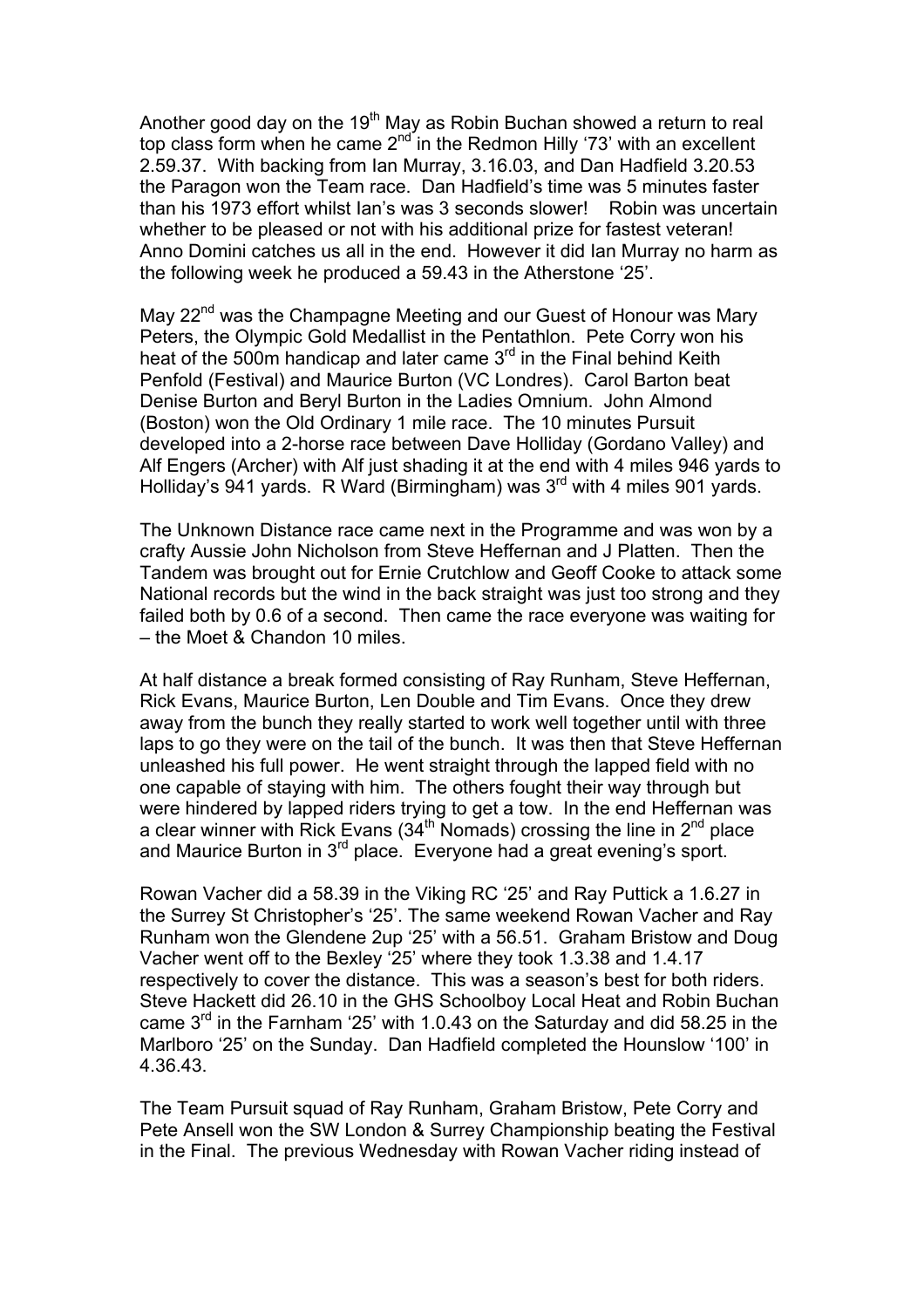Graham Bristow they had lost to the  $34<sup>th</sup>$  Nomads 5.03.8 to 5.09.4 in the Final of the London Region Team Pursuit Championship.

On the Wednesday Ray Runham finished  $2^{nd}$  in the 25kms Points race at Herne Hill a ride that made up for the disappointment of being beaten by Tony James in the semi-Final of the London Region Individual Pursuit.

Profiting from his GHS ride Steve Hackett improved to 25.44 the next weekend in the CC Bexley '10'. The next morning would appear to have been rather hard as whilst our three riders in the SCCU '50' won the Team race their times were not of their usual standard. Ian Murray did 2.13.02, Andy Murray 2.15.26 and Dan Hadfield 2.18.14. Doug Vacher finished the Surrey Road CC '25' in 1.7.00. Out on the Archer '50' course things were really going well. Ray Runham produce a personal best of 1.56.32 to take  $2^{nd}$  place whilst Robin Buchan came in with 2.1.42 for 3<sup>rd</sup> place. Rowan Vacher was then  $4<sup>th</sup>$  with 2.1.50 and the Team race went rather comfortably to the Paragon on a no means fast morning. The Blah makes an interesting comparison between men and courses. The Archer was won with a team time of 6.00.04 and the SCCU by 6.46.42!

On the  $9<sup>th</sup>$  June Rowan Vacher finished the Wigmore '25' in 59.23 and Doug Vacher the Hainault Middlemarkers '25' in 1.5.18.. Dan Hadfield did 2.11.40 in the WLCA '50'. Robin Buchan came  $2^{nd}$  in the Wessex '50' with a 2.1.07 ride. Les Black appeared on a start sheet and took 1.11.16 to complete the Festival '25'. Pete Ansell finished 9<sup>th</sup> in the Belle Vue road race for 1<sup>st</sup> category riders and Peter Nye, an American riding his first race in England, was placed in the bunch. Ray Runham took part in the Tour of Mid Essex. He finished  $3<sup>rd</sup>$  beating John Sargeant into  $4<sup>th</sup>$  place after the five-man break had split during a sudden thunderstorm. Two men slipped away to finish just 200 yards in front of Ray. Steve Hackett won the SW London & Surrey Schoolboy Championship at Crystal Palace on the 11<sup>th</sup>. June and Ray Runham claimed  $2^{nd}$  place in the Senior event. Pete Corry has been getting placing in the Handicaps at Paddington and took  $2^{nd}$  place in the 5 miles event at the 34<sup>th</sup> Nomads Meeting.

Over the weekend of the  $15<sup>th</sup>$  and  $16<sup>th</sup>$  June Dan Hadfield rode the Catford 24 hours event and ran out time with 430.76 miles for  $2<sup>nd</sup>$  place 4 $\frac{1}{2}$  miles behind the winner. On the Saturday Steve Hackett produced another personal best ride with 24.56 in the Kent CA '10'. The Wren Whs '50' on the  $16<sup>th</sup>$  June was another Paragon benefit day. Ray Runham came 2<sup>nd</sup> with 2.0.03; Robin Buchan was  $3^{\text{rd}}$  with 2.1.29 and Rowan Vacher  $4^{\text{th}}$  in 2.2.30. Another Team race for the Paragon. Our American recruit finished in 2.12.20 and with the ever-generous handicapper (If ever) giving him 20 minutes allowance he won the Handicap section. Robin also took the Veterans prize. Also riding were Dave Worsfold 2.5.42, Ian Murray 2.12.20 and Graham Bristow 2.23.15.

Ray Runham had a good evening in the SCCU Meeting on the  $19<sup>th</sup>$  June by winning the Invitation Omnium. He won the Pursuit and Points race then came  $2^{nd}$  in the 2 laps sprint.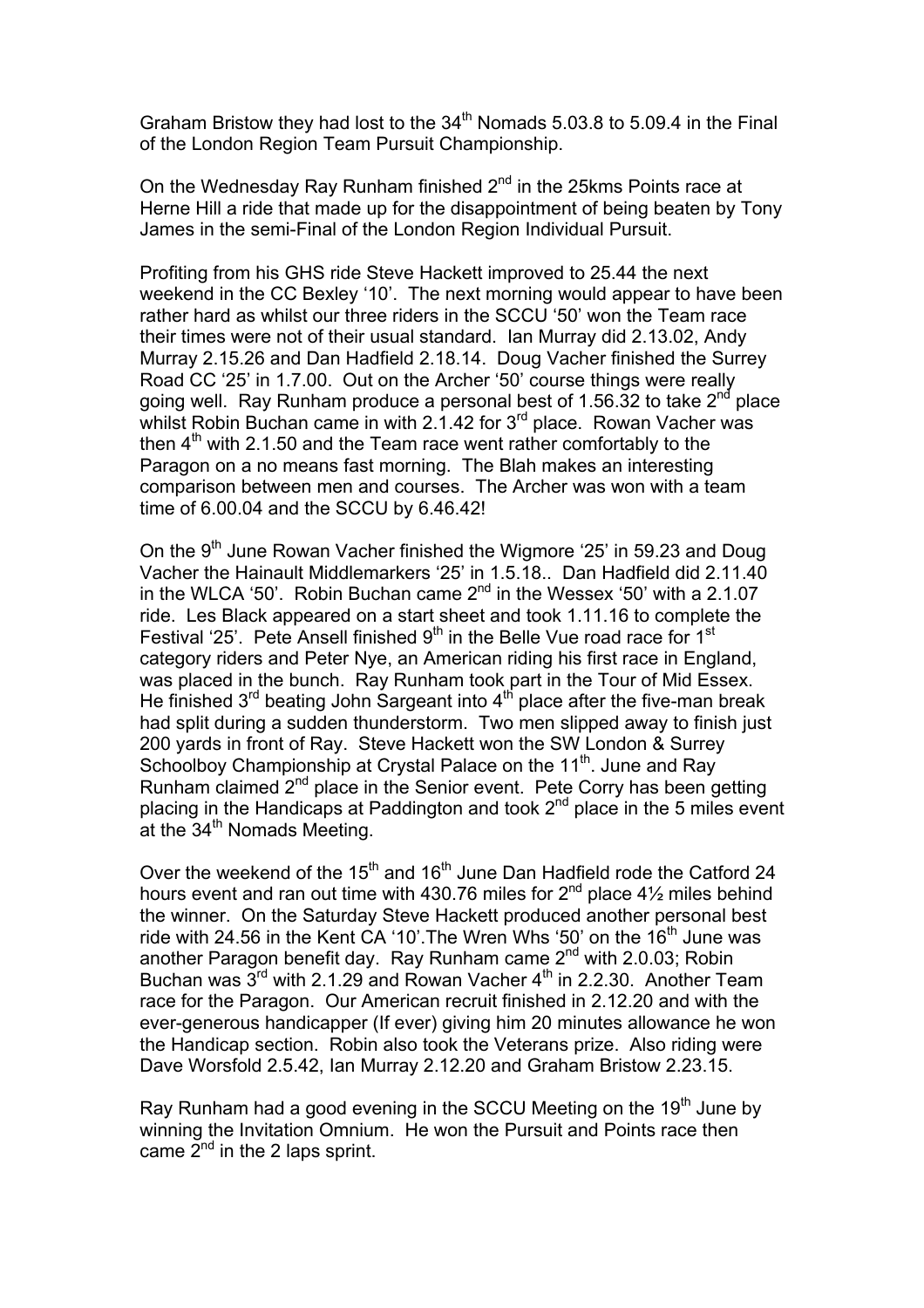Graham Bristow finished the SECA '25' with a season's best of 1.2.30 on the Saturday. Rowan Vacher finished the Southend '25' in 59.27.

Robin Buchan was back at the top and again on song in the Vegetarian '50' when he recorded fastest time with a 1.58.59 that also enabled him to collect  $2<sup>nd</sup>$  on handicap. Dave Worsfold also took part and passed the Timekeeper with a 2.6.54. (He was the scratchman!). Unfortunately the Paragon had no third man and only wanted a 2.48.00 to take that prize! Steve Hackett improved his 25 miles time in the South Eastern RC '25' with a 1.8.26. In the Redmon '30' Ian Murray finished in 1.15.25 and Dan Hadfield 1.16.57. Ray Runham went up to the Midlands for the Bass-Worthington 2-day road race. In the Prologue he finished  $5<sup>th</sup>$  behind Phil Griffiths the 1974 Commonwealth Gold Medallist. In the afternoon scheduled 80 miles race but actually over 90 miles of heat and wind he finished  $8<sup>th</sup>$ . On the Sunday stage of over 100 miles five riders slipped away in the first 5 miles and were never caught. Ray did his best, as ever, and finished with the chasing group to collect  $14<sup>th</sup>$  overall.

Pete Ansell took some of his holiday in Cornwell and rode the St Budeaux Festival. He did 25.55 in the 10 miles event, 1.20.00 in the Mountain Time Trial and 1.2.34 in the '25'.

Three of our best 50 milers went north for the National Championship on the 30<sup>th</sup> June but failed to conquer. Ray Runham finished in 1.58.13, Rowan Vacher, 2.0.49 and Dave Worsfold 2.5.19 after puncturing. Robin rode the Shaftesbury '50' on the '32<sup>nd</sup>' Course and came  $2^{nd}$  missing 1<sup>st</sup> place by just 4 seconds with his 2.2.19. At a local level the Moon Trophy '25' was held and we had four finishers. They were Les Black in 1.9.18, Jack Platts, 1.9.35, Paul Lambeth, 1.9.48, and Gordon Davies in 1.16.29. No mention is made of any Team placing.

Ray Runham took  $4<sup>th</sup>$  place in the 20 miles scratch race at the Catford Meeting. Pete Corry reached the Final of the 500m handicap.

We had three finishers in the SCCU '50' but this was good enough for the Paragon to win the Team race. The Paragon have now won the Team race in both the SCCU '50's. Pete Ansell was our best man in 2.8.38, Ian Murray finished in 2.9.29 and Peter Nye 2.10.46 that was also a personal best ride and it took the Tacagni Cup for the best  $2^{nd}$  class rider. On the same day Robin Buchan rode the Bramley Whs '50' and recorded a 2.0.45 for  $6<sup>th</sup>$  place. Dave Worsfold won the Westerley road race at Braddenham for 2<sup>nd</sup> and 3<sup>rd</sup> category riders. Ray Runham rode the Billericay-Takeley-Billericay road race over 95 miles. He missed the vital break and tried to chase it down without success to be finally caught near to home. He was placed  $13<sup>th</sup>$ .

The 11<sup>th</sup> July was Inter-Club '10' day with the Addiscombe. Our best riders were Pete Ansell,  $2^{nd}$  in 23.05,  $4^{th}$  Dave Worsfold, 23.26,  $5^{th}$  Ian Murray 23.33,  $7<sup>th</sup>$  Paul Lambeth 24.12, 10<sup>th</sup> Pete Nye 24.56 and 12<sup>th</sup> Vin Callanan 25.24 but this was just not good enough to beat the Addiscombe. We lost by just 14 seconds. Shame! Ray Runham went to Herne Hill instead and came 3<sup>rd</sup> in the 20 miles events at the Redmon Meeting.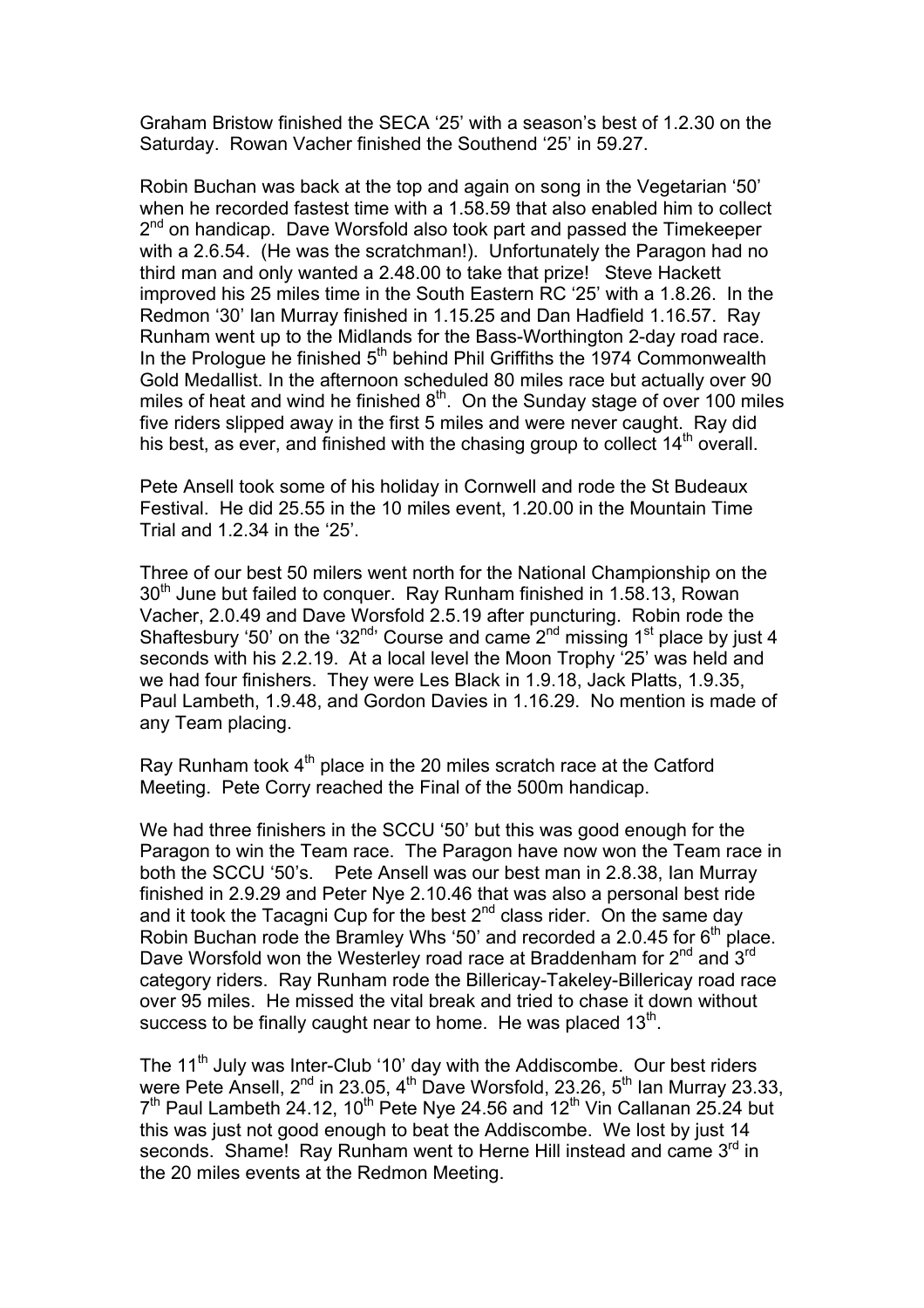Ray Runham was our best rider in the Addiscombe '25' with a 57.08 but Ian Murray improved to 58.46 in the same event. This was on the Saturday. On the Sunday Robin Buchan was 3<sup>rd</sup> in the University '50' in 1.59.17, Dave Worsfold finished in 2.4.37 and Ian Murray made an excellent  $3<sup>rd</sup>$  man with 2.7.52 for the Paragon to win the Team race.

Gordon Davies came 2<sup>nd</sup> on Handicap in the Walter Moon Trophy but he was the only man to get himself into the awards. His 1.16.28 was reduced to 57.28 by his 19 minutes allowance. Other times were by Les Black, 1.9.18, Jack Platts 1.9.35 and Paul Lambeth 1.9.43.

Pete Ansell was our fastest man in the SECA '25' on the  $20<sup>th</sup>$  July with a 59.59 but pride of place has to go to Dave Worsfold who set a new Club Trike Record of 1.4.51 taking 6'27" off Harry Corby's record set in 1966. The next morning only one man managed to finish the SCCU '100' and that was Dan Hadfield in 4.45.39. Robin Buchan was the only team member to finish the Glendene '50' in 1.59.43 for  $5<sup>th</sup>$  place.

The 28th July was another Team race day with our lads riding the Goodmayes '100'. Robin Buchan finished in 4.24.43, Pete Ansell in his first 100 ever, an excellent 4.34.58, and Dave Worsfold 4.39.40 to complete the winning team. Closer to home Ian Murray did 1.0.15 in the Sydenham '25'. Dan Hadfield did 1.2.48 in the Bon Amis Middlemarkers '25' on the Saturday and 1.5.27 for  $3^{rd}$  place and  $3^{rd}$  on handicap in the Bec Vets '25' on the Sunday.

August  $3<sup>rd</sup>$  was the Paragon Open '50' day but without any local success. Mick Crowther (Archer RC) won the race in 2.0.23. Robin Buchan was  $2^{nd}$  in 2.2.33 after being level with Crowther at 35 miles. Mike Ryall. (Epsom) came  $3<sup>rd</sup>$  with 2.3.36. Crowther won the handicap with an allowance of 5 $\frac{1}{2}$  minutes and Mike Ryall collected  $2^{nd}$  place. Our riders were Dan Hadfield, 2.11.07, Dave Worsfold, suffering from with a heavy cold, 2.13.26, and Pete Nye 2.13.52. Back at home Paul Lambeth came  $4<sup>th</sup>$  in the  $3<sup>rd</sup>$  category race at Crystal Palace and Steve Hackett was  $6<sup>th</sup>$  in the Schoolboy event.

The Farnborough & Camberley '10' saw Dave Worsfold out on his trike and the result was another Club Record with a 25.32 for the distance. Robin Buchan rode the Addiscombe '50' on a windswept day and came  $3<sup>rd</sup>$  just 1.10 behind the winner John Clarey (Gemini) with a 2.3.59. The severity of the wind can be judged by the fact that Robin took 1.10.00 to reach the 24½ miles turning point and just less than 54 minutes to get back! Dan Hadfield was riding another 100 miles time trial and finished with 4.35.38 in the Westerley event.

The Paragon road races were again held on the Ashdown Forest circuits. Colin Batch (34<sup>th</sup> Nomads) won the Junior and  $3<sup>rd</sup>$  category event in 1.42.32 for the 39 miles. Bob Arnold (Twickenham) was  $2^{nd}$  and J Patterson (Hemel Hempstead)  $3^{rd}$ . The afternoon Senior event over 4 laps (52 miles) was dominated by Brian Bulmer (Polhill). He broke away shortly after the start and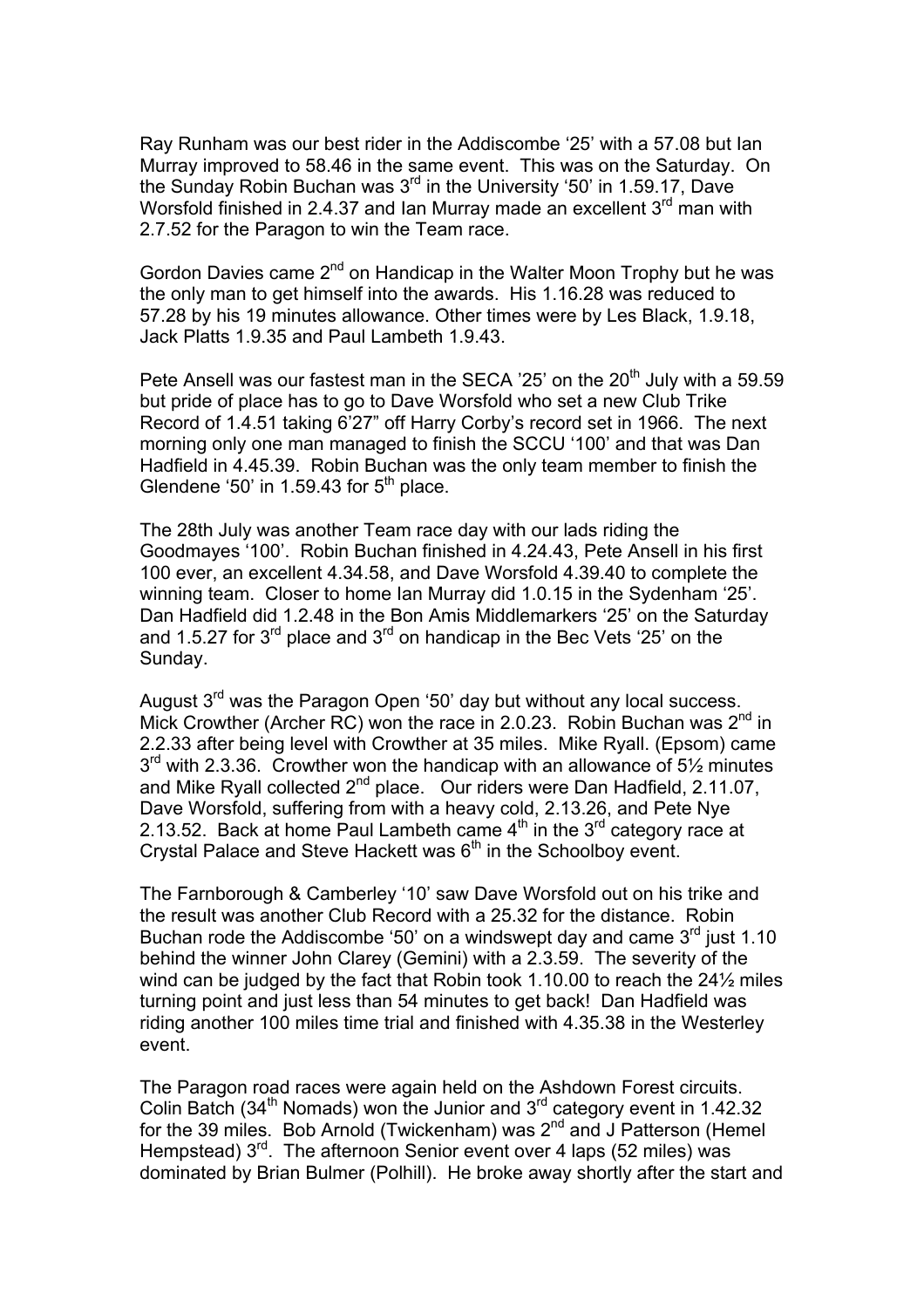rode the whole distance on his own crossing the line 52 seconds in front of Ray Woodley (Kingston Phoenix). Ray Runham came 3<sup>rd</sup> at 2'35", Pete Ansell finished just outside the top six, as did Dave Worsfold.

The weekend of the 17<sup>th</sup> and 18<sup>th</sup> August saw Robin Buchan in fine form. On Saturday he won the Easterley '25' in 58.23 on his favourite Bishops Stortford course and on the Sunday he was  $3<sup>rd</sup>$  in the Charlotteville '25' with a 57.23. Dan Hadfield won the Fryco Cup with a 2.14.45 from Pete Nye, 2.16.02 but the result could have been reversed had Nye not crashed on the wet roads at Offington roundabout.

The Paragon Track Championships were decided on the 21<sup>st</sup> August. The evening started with 4000m pursuit races and in this Graham Bristow just beat Pete Corry by one tenth of a second 5.49.2 to 5.49.3 to take the Bert Chapman Cup. Dave Worsfold was  $3<sup>rd</sup>$  in 5.53.1. The 500m Sprint for the Frank Burton Cup saw Paul Lambeth, Graham Bristow, Pete Corry and Les Black reaching the Final. In a very tight finish Bristow just got his wheel in front of Corry with Black very close up in  $3<sup>rd</sup>$  spot. Ray Runham then went for a 440 flying start Standard Medal and clocked 27.5" to collect a second-class medal. The Handicap was an excellent win by Pete Corry. Starting from scratch he caught and passed everyone. Pete Patterson was  $2^{nd}$  (from 55 vards) and Les Black 3<sup>rd</sup> (from 40 yards). Ray Runham then went for the Standing Start 1 mile Standard crossing the line in 2.07.5 for a 1<sup>st</sup> class medal.

The Championship 5 miles was a 'go-all-the-way' job. Paul Lambeth went for the Points prize collecting most of his points in the early stages before blowing up and staggering to the Finish. In the end Pete Corry held off Graham Bristow to take the Ravensbourne Cup with Pete Nye in 3<sup>rd</sup> place. In the points competition there was a three way tie with the George Colget Cup going to Andy Murray thanks being the only rider of the three to take points in the last counting sprint. The Track Championship went to Graham Bristow with 8 points,  $2^{\overline{nd}}$  was Pete Corry with 7. Les Black, Dave Worsfold and Pete Nye tied for 3<sup>rd</sup> place with 1 point each.

Dave Worsfold had taken his three wheeler down to the West Country for the Somerset RC '25' and he promptly set new figures for the Club Trike Record with 1.4.14. Dan Hadfield came 2<sup>nd</sup> in the Wessex Vets '25' with 1.4.47. Then on the Monday Robin Buchan rode the famous Bath Road '100' and came  $2^{nd}$  with a fine 4.9.01 just 1.40 slower than Ernie Bore (Farnborough & Camberley). Ray Runham went off to Mentmore for the All London Road Race Championships and came 3<sup>rd</sup> behind John Sargeant (Vulcan) and Ray Palin. In the meantime Pete Ansell collected a  $7<sup>th</sup>$  prize in the East Grinstead race on the Lingfield circuit.

The Open '25' had an entry of 105 of whom four had personal best times faster than 55 minutes for the distance. The Portsmouth Road course cut these gentlemen down to size as they all only just beat 60 minutes. Terry Ewing (Archer) won in 59.06 with John Woodburn (Maidenhead)  $2<sup>nd</sup>$  in 59.07. M Hartley (De Laune) came  $3<sup>rd</sup>$  in 59,25 and Jeff Marshall (Hounslow)  $4<sup>th</sup>$  with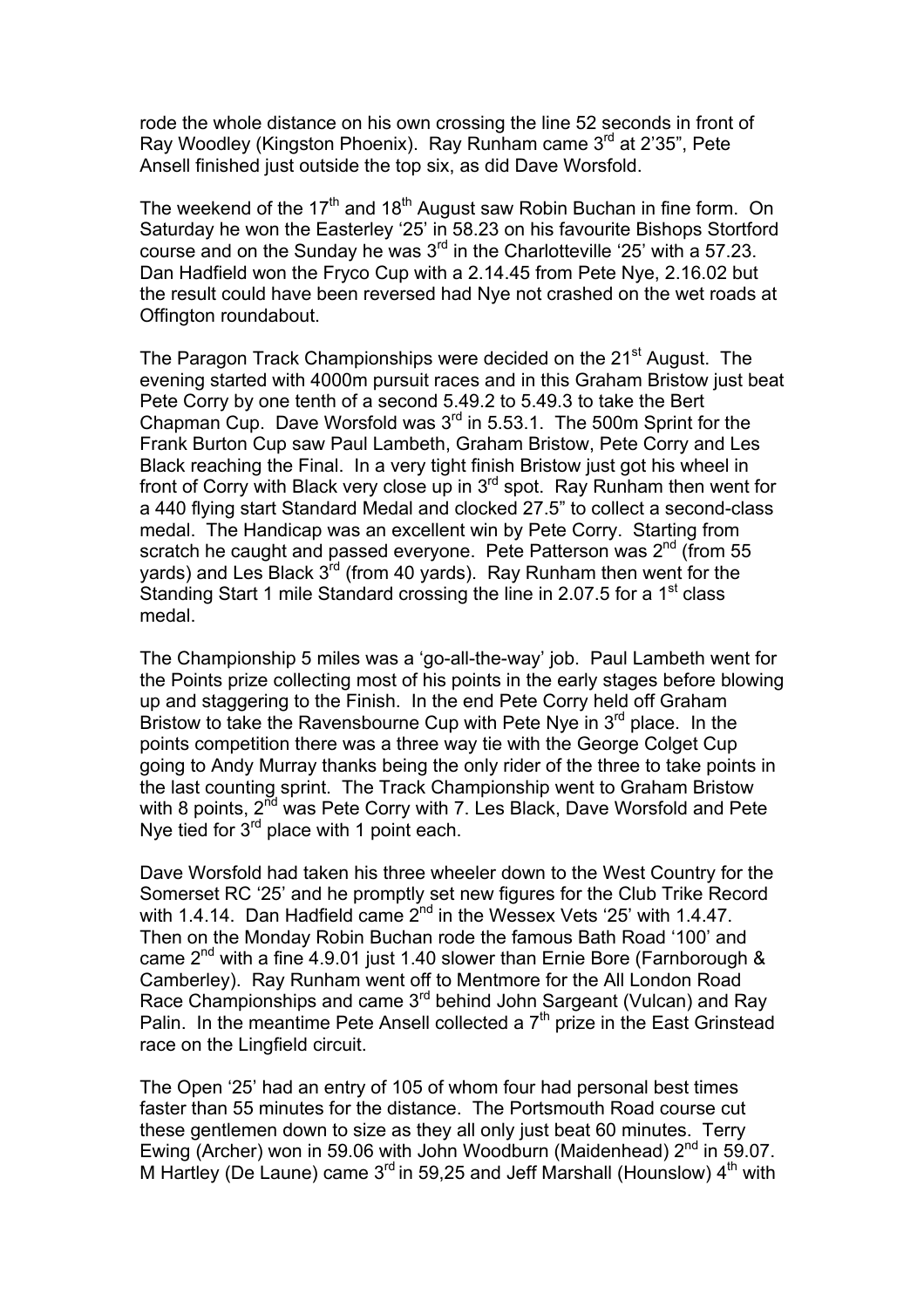a 59.33. Les Black kept the Club's name on the front of the Result Card as he won 1<sup>st</sup> on handicap prize with his 1.6.15 with  $9\frac{1}{2}$  minutes allowance. The team race went to the Epsom by just 4 seconds from the Bec.

Keith Ongley, Harry Corby and Frank Corby were selected to play for England in an International Polo Tournament in Dublin and just lost to Scotland in the Finals by 2 goals to 1 in a very hard fought match – as the score shows.

On the 31<sup>st</sup> August Dave Worsfold lowered the Trike Record still further with a 1.3.26 in the North Hants RC '25'. The next day Dave took  $6<sup>th</sup>$  place in the Natsopa 75 miles road race in Essex and Graham Bristow came 4<sup>th</sup> in the Charlotteville 3<sup>rd</sup> category road race at Ottershaw. Steve Hackett was in action at Crystal Palace and collected a  $6<sup>th</sup>$  place in what was to be his last race in the Schoolboy category. Robin Buchan won the Fulham '50' in 1.53.17, his second best time over the distance. The Fryco Cup, also on the 1<sup>st</sup> September, had only two finishers and Dan Hadfield, 2.14.45, was comfortably in front of Pete Nye, 2.16.02. Dan Hadfield covered 232.30 miles in the SCCU event to take  $1<sup>st</sup>$  on handicap and the Club Events Championship for 1974.

Dan was busy again the following week-end with a fight through the wind and rain to record 1.8.41 in the South Western '25' for 16<sup>th</sup> place and a 1.5.59 in the Belle Vue '25' on a much better morning. Our short distance man Robin Buchan went for the BBAR distances in the Border CA 12 hour's event and proved his fitness and versatility by completing 260.672 miles to win the race. He had quite a fight with Ernie Bore (Farnborough & Camberley) as Bore led at 100 miles with 4.12.58 to Robin's 4.20.06. By 140 miles Robin had reduced this gap to 4 minutes and by 175 miles the two were level. On the leg to Oxford Robin had drawn out a 2-minute lead that was shortened by an enforced stop at the Wallingford traffic lights. By the time the two protagonists had reached the Finishing Circuit Robin was in full flow and his experience at this type of riding was really paying dividends. He drew further and further away from Bore to finish with 260 odd miles to Bore's 258. This ride put Robin, provisionally, into  $9<sup>th</sup>$  place in the BBAR

Pete Ansell produced a fine 57.15 in the Redbridge '25' and Robin Buchan came  $2<sup>nd</sup>$  in the Icknield '50' with a 1.53.27. He followed this the next day with a 59.10 in the San Fairy Ann '25'. Dan Hadfield came  $2^{nd}$  in the VTTA '50' with a personal best ride of 2.11.01 in spite of pouring rain. Dave Worsfold collected yet another Club Record with a 25.09 on his trike in the North Hants RC '10'. The rain also washed away the Juniors with Steve Hackett the only taker for the '10' finishing in 26.55. The following week it was Hackett's turn to cry off leaving Paul Lambeth to ride the '15' in 43.09.

Another win for Robin Buchan came on the 22<sup>nd</sup> September with a 2.1.53 ride in the Glade CC '50'. Dan Hadfield recorded 1.5.52 in the SCCU '25' and this ride enabled him to take  $3<sup>rd</sup>$  place in the SCCU BAR for 1974.

Robin Buchan was really going for his BBAR average when he went up to Harrogate for the Nova '50'. He passed the Finish Timekeeper with only